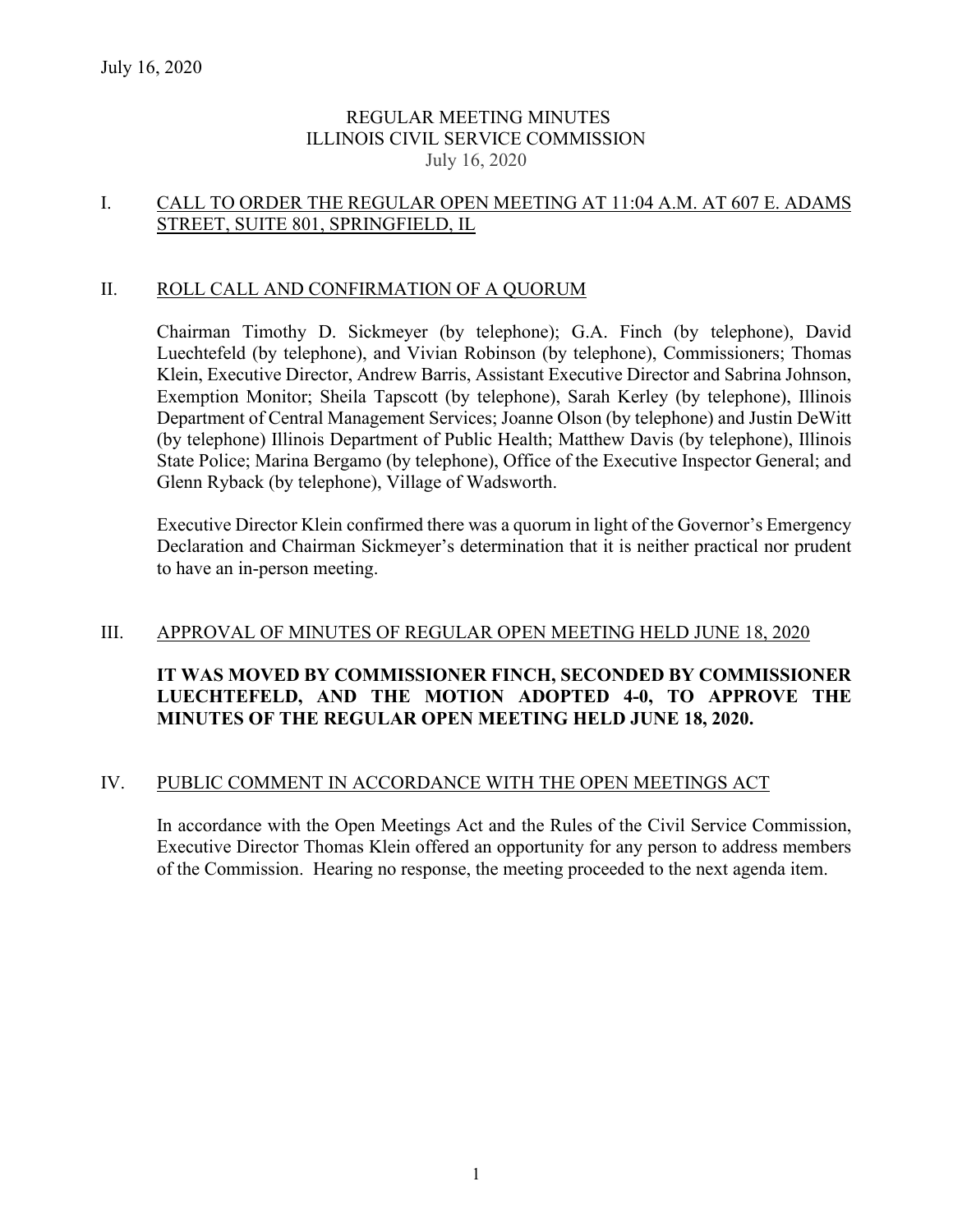# V. EXEMPTIONS UNDER SECTION 4d(3) OF THE PERSONNEL CODE

### **A. Governing Rule – Section 1.142 Jurisdiction B Exemptions**

- a) The Civil Service Commission shall exercise its judgment when determining whether a position qualifies for exemption from Jurisdiction B under Section 4d(3) of the Personnel Code. The Commission will consider any or all of the following factors inherent in the position and any other factors deemed relevant to the request for exemption:
	- 1) The amount and scope of principal policy making authority;
	- 2) The amount and scope of principal policy administering authority;
	- 3) The amount of independent authority to represent the agency, board or commission to individuals, legislators, organizations or other agencies relative to programmatic responsibilities;
	- 4) The capability to bind the agency, board or commission to a course of action;
	- 5) The nature of the program for which the position has principal policy responsibility;
	- 6) The placement of the position on the organizational chart of the agency, board or commission;
	- 7) The mission, size and geographical scope of the organizational entity or program within the agency, board or commission to which the position is allocated or detailed.
- b) The Commission may, upon its own action after 30 days' notice to the Director of Central Management Services or upon the recommendation of the Director of the Department of Central Management Services, rescind the exemption of any position that no longer meets the requirements for exemption set forth in subsection (a). However, rescission of an exemption shall be approved after the Commission has determined that an adequate level of managerial control exists in exempt status that will insure responsive and accountable administrative control of the programs of the agency, board or commission.
- c) For all positions currently exempt by action of the Commission, the Director of Central Management Services shall inform the Commission promptly in writing of all changes in essential functions, reporting structure, working title, work location, position title, position number or specialized knowledge, skills, abilities, licensure or certification.
- d) Prior to granting an exemption from Jurisdiction B under Section 4d(3) of the Personnel Code, the Commission will notify the incumbent of the position, if any, of its proposed action. The incumbent may appear at the Commission meeting at which action is to be taken and present objections to the exemption request.

(Source: Amended at 34 Ill. Reg. 3485, effective March 3, 2010)

\* \* \*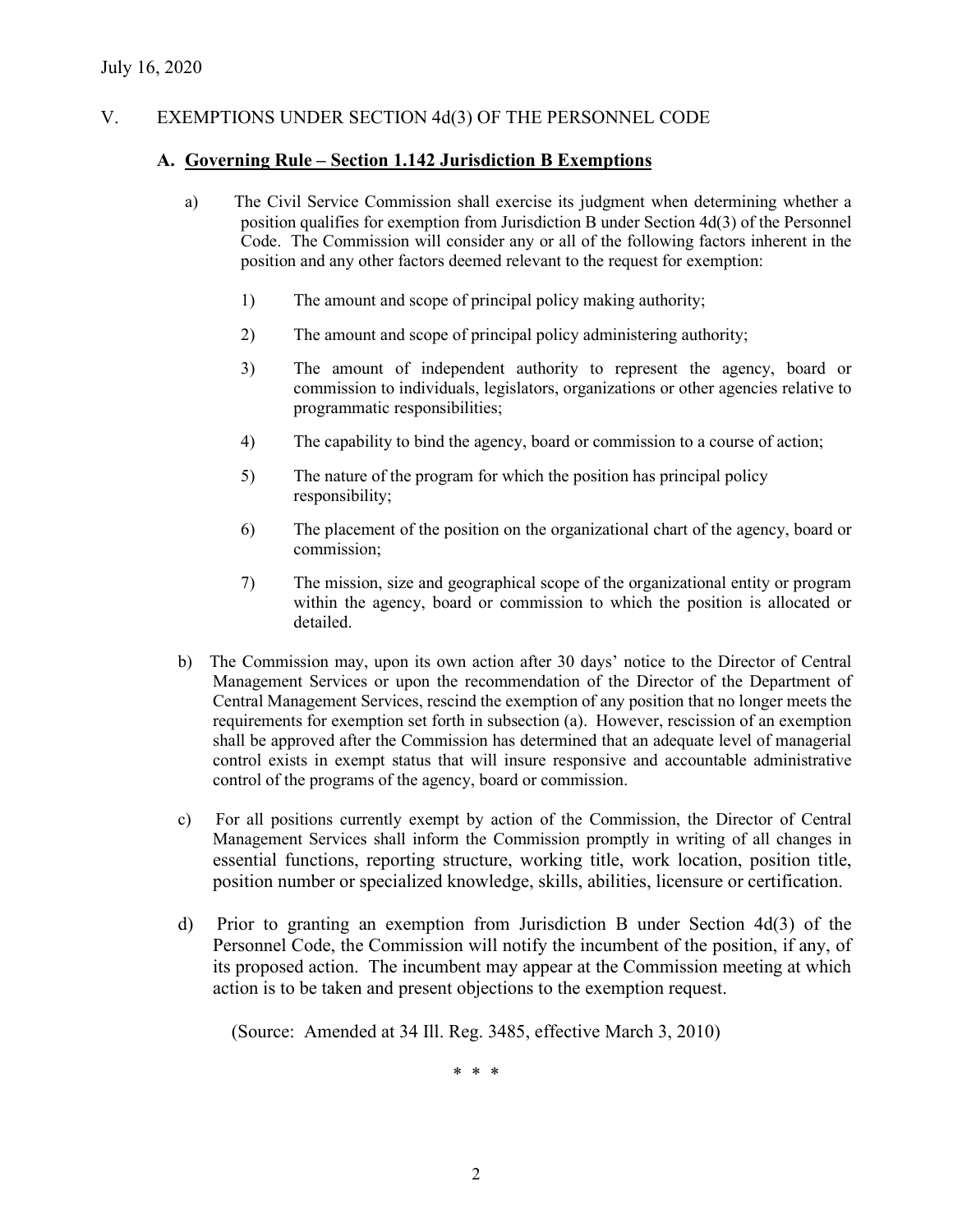# **B. Requests for 4d(3) Exemption**

Exemption Monitor Sabrina Johnson indicated that Items B1 – B3 are positions within the Department of Public Health (DPH).

- $\triangleright$  Item B1 was a request for a Deputy Chief of Staff for Special Projects, a position that reports to the Chief of Staff, who reports to the Director. This position formulates and implements policy for the Department-wide management process and monitors DPH policies and rules. This position participates in planning activities involving federal funding efforts and budgetary issues. Staff recommended this exemption request be granted.
- $\triangleright$  Item B2 was a request for a Deputy Director in the Office of Communications, a position that reports to the Director. This position acts as a policy-making official, organizes, plans, executes, controls and evaluates the operations of the Office of Communications. This position serves as the Department's lead, statewide communications professional for all communications related activities, interprets new legislation and serves as an agency spokesperson. Staff received noticed on July 14, 2020 that the position number changed along with work county. Staff recommended this exemption request be granted.
- $\triangleright$  Item B3 was a request for a Deputy Director in the Office of Disease Control, a position that reports to the Director. This position exercises principal policy responsibilities for the functions of the Office of Disease Control. This position consults and collaborates with federal, state and local counterparts including the Centers for Disease Control, federal, state and local officials and representatives, and is a spokesperson for the Director on issues related to the programs within the Office of Disease Control. Staff recommended this exemption request be granted.

Chairman Sickmeyer inquired if Item B3 would be a temporary position during this pandemic or a permanent position. DPH Chief of Staff, Justin DeWitt, indicated this position will be permanent but the challenges of COVID-19 highlight the need for the position. He also indicated DPH is in the process of reorganizing their Health Department. Mr. DeWitt indicated the Department appreciates the work of the Commission.

Sarah Kerley, Senior Policy Advisor with the Department of Central Management Services (CMS), indicated that when CMS forwarded these exemption requests, they shared information regarding the reorganization and the expectation there would other positions created, eliminated, or altered. Ms. Kerley indicated there will be more positions requesting exemption and the agency will request abolishment for an exempt position once the reorganization has been completed.

 $\triangleright$  Item C was a request for a Major Case Legal Counsel at the Illinois State Police (ISP), a position that reports to the Chief Public Safety Policy Advisor, who reports to the Director. This position serves as liaison with all county State's Attorneys' Offices, the Illinois Appellate Prosecutor, the Illinois Attorney General and the Illinois Districts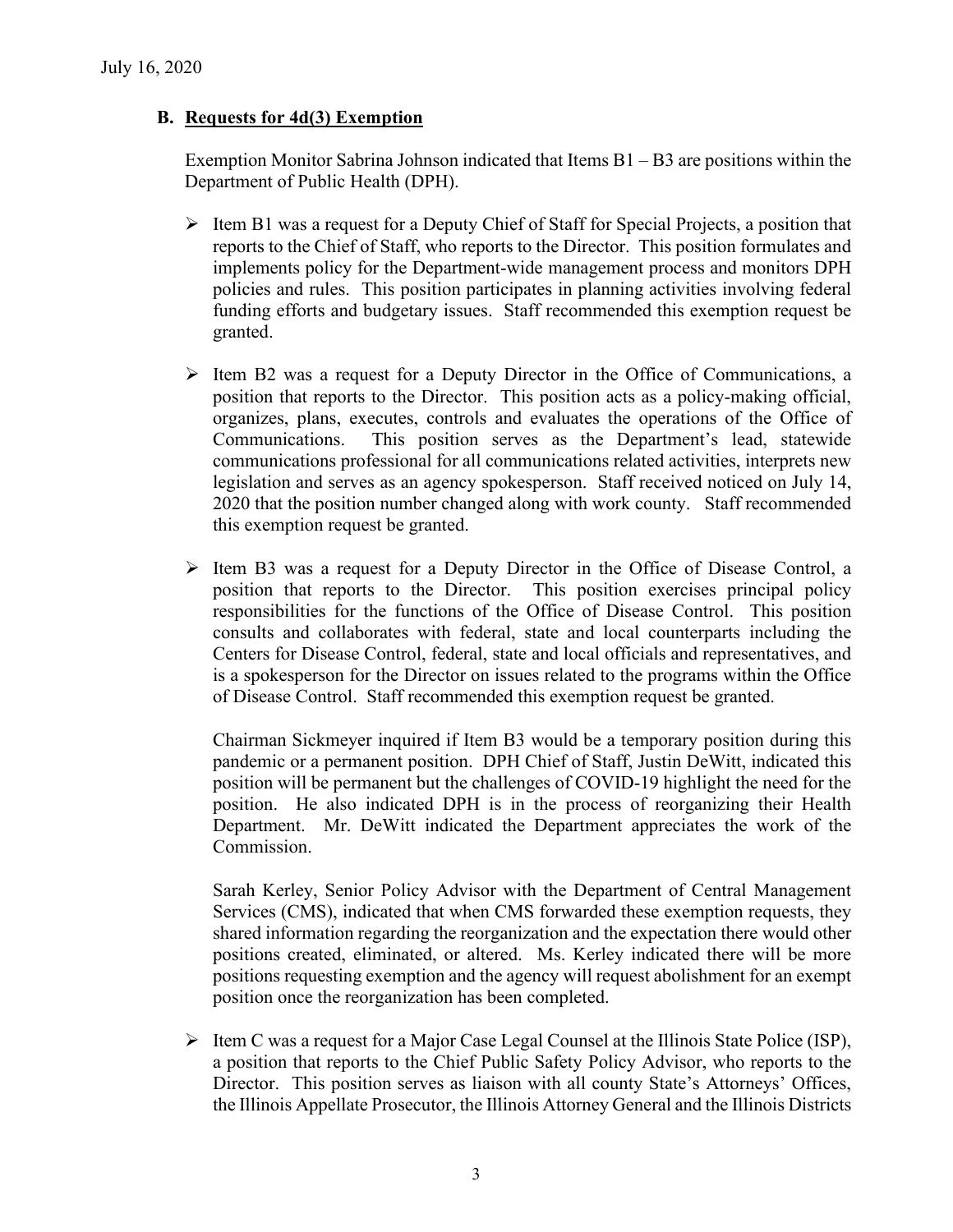of the United States Attorney's Office. This position serves as a spokesperson, presents major violent crime investigations and handles legal legislative recommendations to improve criminal investigations laws and public safety. Staff recommended this exemption request be granted.

Chairman Sickmeyer inquired if this position will supervise staff. First Deputy Director, Matt Davis, indicated the administrative support will be provided through the Division of Criminal Investigations and Division of Internal Investigations. ISP does not anticipate the need for subordinate staff or administrative staff; this position will utilize administrative support systems within these Divisions.

Chairman Sickmeyer asked if it is ISP's intention that this person will function as a second chair in trials. Mr. Davis indicated it will serve more as a liaison to the State's Attorneys' Offices leading up to the charging decisions, preparation leading up to trial and interact with prosecutors to ensure timely and complete presentation of cases. This position will be more on the front end, at the charge and pre-trial phase.

Commissioner Luechtefeld inquired if this was a new position. Mr. Davis indicated this was a new established position as a result of an internal review ISP has done over the course of about the last year and a half, especially the rebirth of the Division of Criminal Investigations out of the Division of Operations. Commissioner Luechtefeld then asked if this position has anything to do with all the problems most states are having, including Illinois, with riots and things like that. Mr. Davis responded that ISP is concerned about cases languishing at the felony review and charging stage. This position was not established because of the current circumstances but is relevant to them.

Chairman Sickmeyer indicated that Illinois has 102 State's Attorneys' Offices, and this position will deal with all of them. Mr. Davis agreed that it will be challenging dealing with the 102 State's Attorneys' Offices with various levels of sophistication, standards or protocols. This position will serve as liaison to try to improve ISP's relationships with the State's Attorneys' Offices, help establish statewide protocols for forensic evidence, and case preparation. Mr. Davis agreed with Chairman Sickmeyer that this position will be challenging for the incumbent.

Chairman Sickmeyer asked how many attorneys ISP currently has. Mr. Davis indicated approximately seven or eight that work under the General Counsel and handle everything from contracts to document reviews for FOIA.

Ms. Kerley indicated that CMS determined this position needs to be separate from the legal office because it is engaged in felony reviews. Ms. Kerley indicated a lot of cases being reviewed involved ISP investigations resulting in a criminal conviction that could lead to lawsuits against ISP and the General Counsel Office who need separation from the investigation to defend ISP.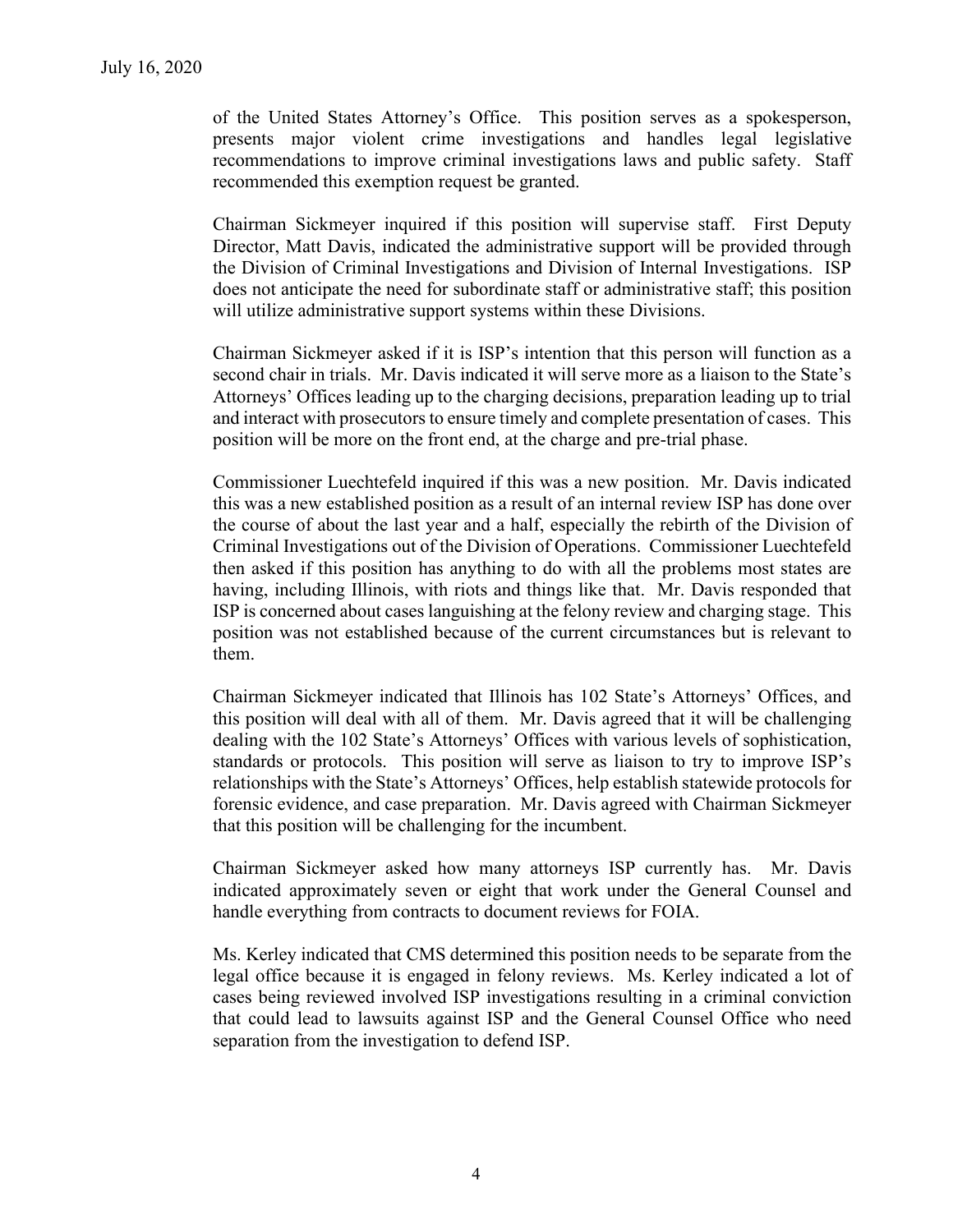# **IT WAS MOVED BY COMMISSIONER ROBINSON, SECONDED BY COMMISSIONER FINCH, AND THE MOTION ADOPTED 4-0 TO GRANT THE 4d(3) EXEMPTION REQUEST FOR THE FOLLOWING POSITIONS:**

## **B1: Deputy Chief of Staff for Special Projects (DPH)**

- **B2: Deputy Director, Office of Communications (DPH)**
- **B3: Deputy Director, Office of Disease Control (DPH)**
- **C: Major Case Legal Counsel (ISP)**

### **B1. Illinois Department of Public Health**

| <b>Position Number</b>  | 40070-20-01-020-10-01                      |
|-------------------------|--------------------------------------------|
| <b>Functional Title</b> | Deputy Chief of Staff for Special Projects |
| Incumbent               | Vacant                                     |
| Supervisor              | Chief of Staff who reports to the Director |
| Location                | <b>Sangamon County</b>                     |

#### **B2. Illinois Department of Public Health**

| <b>Position Number</b>  | 40070-20-01-050-00-01                     |
|-------------------------|-------------------------------------------|
| <b>Functional Title</b> | Deputy Director, Office of Communications |
| Incumbent               | Vacant                                    |
| Supervisor              | Director                                  |
| Location                | <b>Sangamon County</b>                    |

### **B3. Illinois Department of Public Health**

| <b>Position Number</b>  | 40070-20-80-000-00-01                      |
|-------------------------|--------------------------------------------|
| <b>Functional Title</b> | Deputy Director, Office of Disease Control |
| Incumbent               | Vacant                                     |
| Supervisor              | Director                                   |
| Location                | <b>Sangamon County</b>                     |

#### **C. Illinois State Police**

| <b>Position Number</b>  | 37015-21-00-000-00-05                                          |
|-------------------------|----------------------------------------------------------------|
| <b>Functional Title</b> | Major Case Legal Counsel                                       |
| Incumbent               | Vacant                                                         |
| Supervisor              | Chief Public Safety Policy Advisor who reports to the Director |
| Location                | <b>Sangamon County</b>                                         |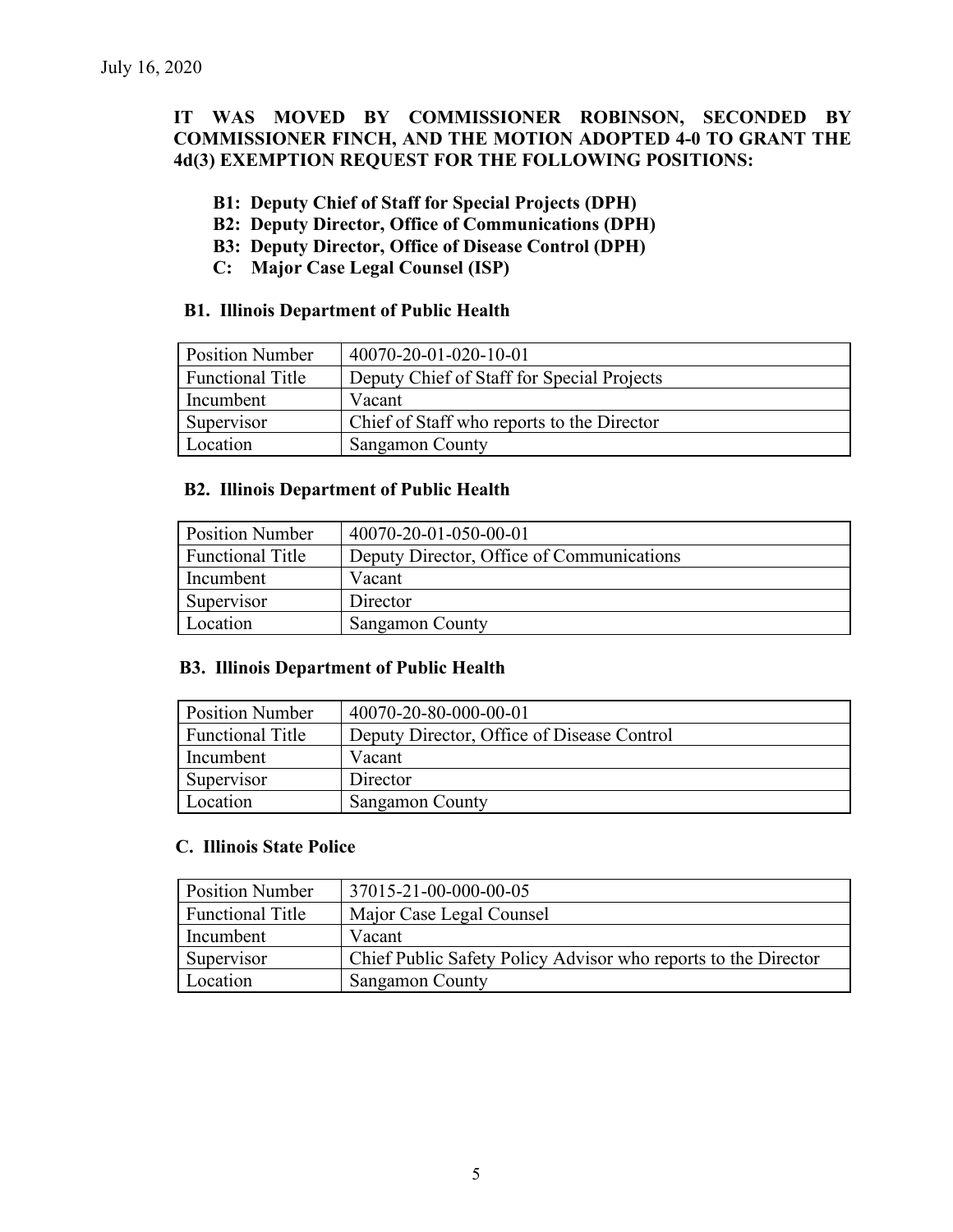## VI. CLASS SPECIFICATIONS

### **A. Governing Rule – Section 1.45 Classification Plan**

The Commission will review the class specifications requiring Commission approval under the Classification Plan and will approve those that meet the requirements of the Personnel Code and Personnel Rules and conform to the following accepted principles of position classification:

- a) The specifications are descriptive of the work being done or that will be done;
- b) Identifiable differentials are set forth among classes that are sufficiently significant to permit the assignment of individual positions to the appropriate class;
- c) Reasonable career promotional opportunities are provided;
- d) The specifications provide a reasonable and valid basis for selection screening by merit examinations;
- e) All requirements of the positions are consistent with classes similar in difficulty, complexity and nature of work; and
- f) The relation of the class specifications to any applicable collective bargaining agreement.

### **B. None submitted**

# **IT WAS MOVED BY COMMISSIONER LUECHTEFELD, SECONDED BY COMMISSIONER FINCH, AND THE MOTION ADOPTED 4-0 TO DISAPPROVE ANY CLASS SPECIFICATIONS RECEIVED BY THE COMMISSION STAFF NOT CONTAINED IN THIS AGENDA TO ALLOW ADEQUATE STUDY.**

### VII. PERSONNEL RULES

# **A. Civil Service Commission Governing Rule – Section 1.310 Personnel Rules**

The Commission has power to disapprove new rules or amendments to existing rules submitted by the Director of Central Management Services. Such proposed new rules or amendments of existing rules submitted to the Commission shall be accompanied by a report of proceedings attending the prior public hearing required by law with respect to them.

If the Commission does not disapprove new rules or any amendment to existing rules within 30 days following the receipt from the Director of Central Management Services, the new rules or amendments have the force and effect of law after filing by the Director with the Secretary of State.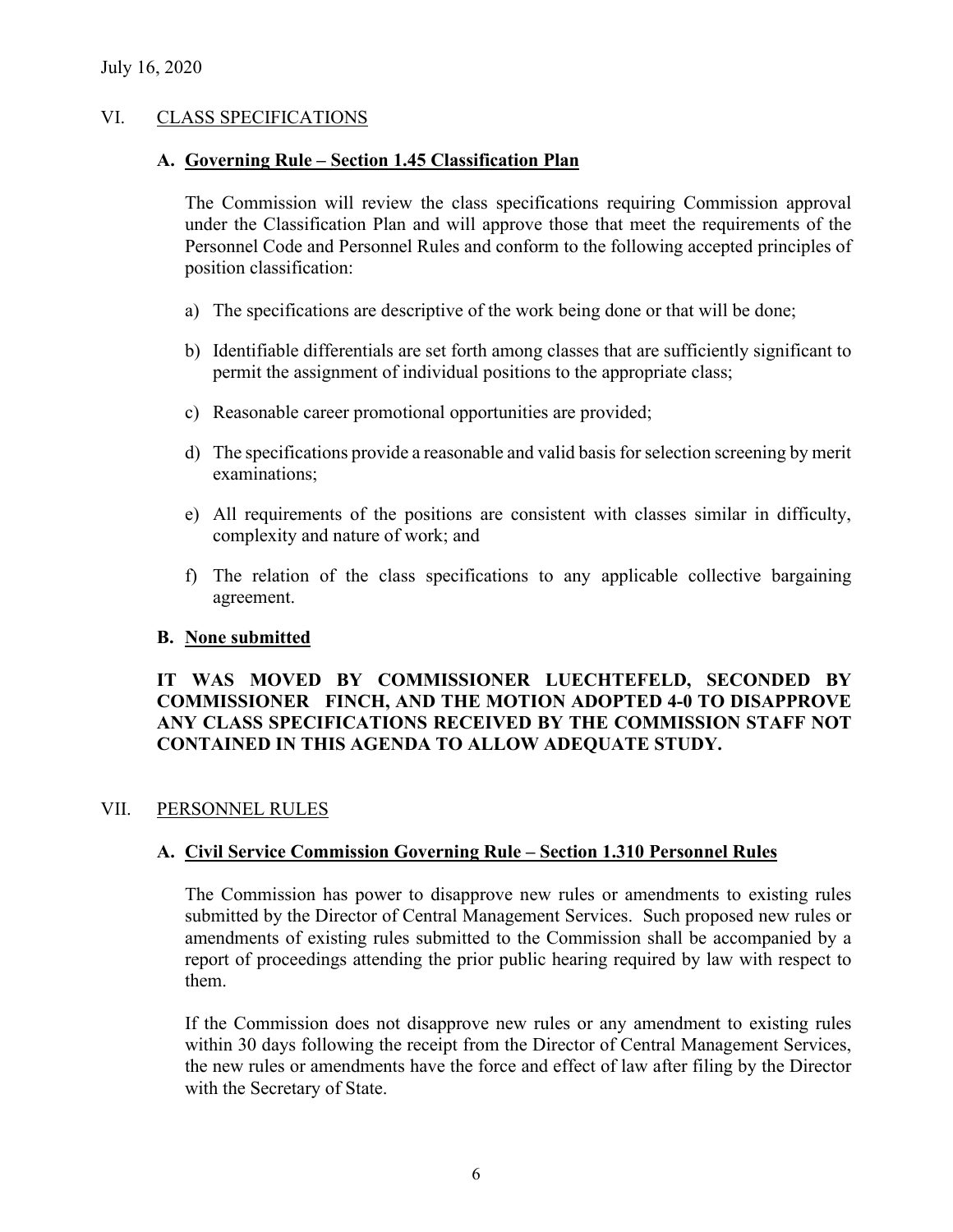### **B. None submitted**

**IT WAS MOVED BY COMMISSIONER FINCH, SECONDED BY COMMISSIONER ROBINSON, AND THE MOTION ADOPTED 4-0 TO DISAPPROVE ANY AMENDMENTS TO PERSONNEL RULES RECEIVED BY THE COMMISSION STAFF BUT NOT CONTAINED IN THIS AGENDA TO ALLOW ADEQUATE STUDY.** 

#### VIII. MOTION TO CLOSE A PORTION OF THE MEETING

**IT WAS MOVED BY COMMISSIONER LUECHTEFELD, SECONDED BY COMMISSIONER FINCH, AND BY ROLL CALL VOTE THE MOTION ADOPTED 4-0 TO CLOSE A PORTION OF THE MEETING PURSUANT TO SUBSECTIONS 2(c)(1), 2(c)(4), AND 2(c)(11) OF THE OPEN MEETINGS ACT.**

| <b>SICKMEYER</b>   | YES. | <b>FINCH</b>    | YES |
|--------------------|------|-----------------|-----|
| <b>LUECHTEFELD</b> | YES. | <b>ROBINSON</b> | YES |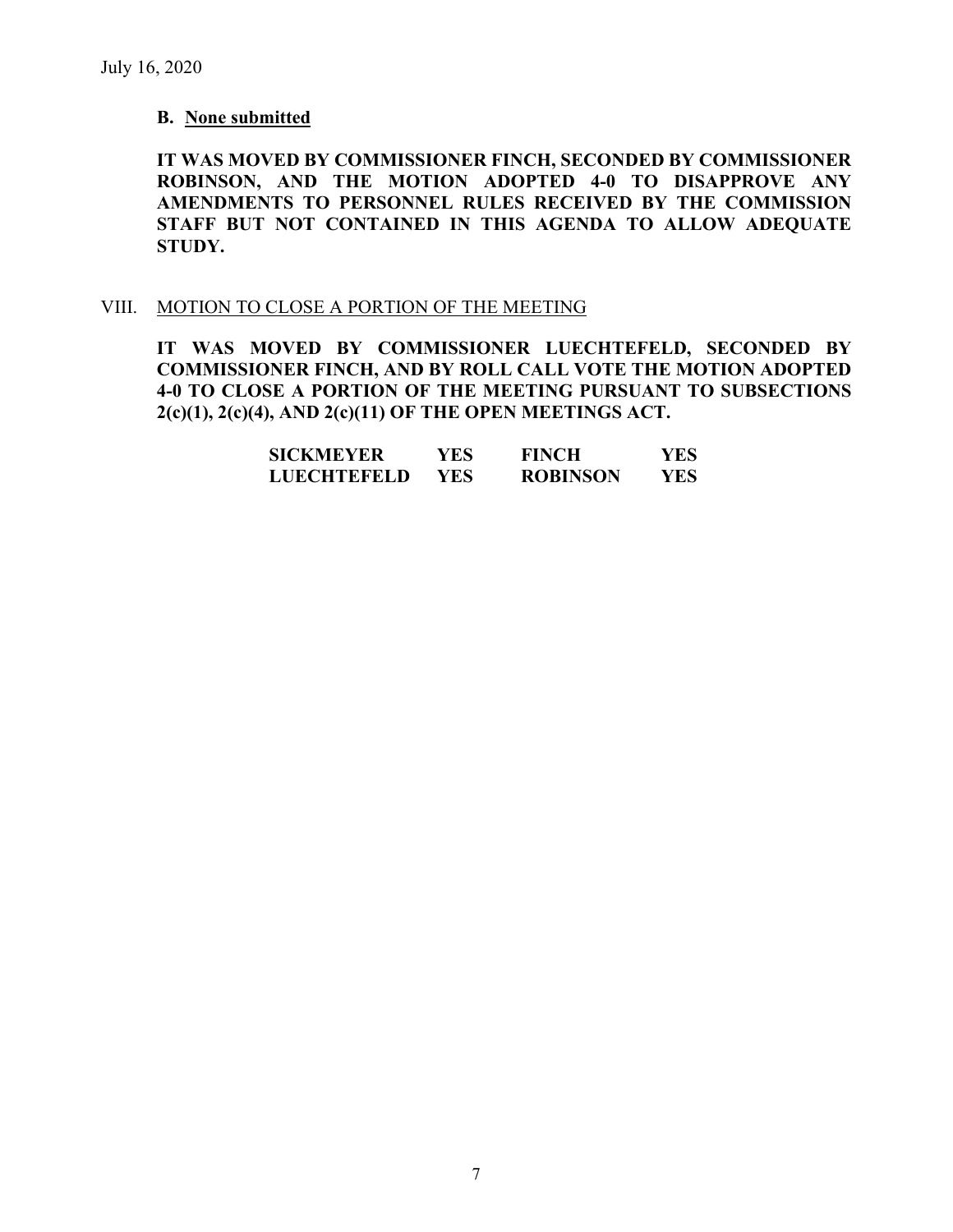### July 16, 2020

## IX. RECONVENE THE OPEN MEETING

Upon due and proper notice, the regular open meeting of the Illinois Civil Service Commission was reconvened at 607 E. Adams Street, Suite 801, Springfield, IL at 11:40 a.m.

### ROLL CALL AND CONFIRMATION OF A QUORUM

Chairman Timothy D. Sickmeyer (by telephone); G.A. Finch (by telephone), David Luechtefeld (by telephone), and Vivian Robinson (by telephone), Commissioners; Thomas Klein, Executive Director, Andrew Barris, Assistant Executive Director and Sabrina Johnson, Exemption Monitor; and Glenn Ryback (by telephone), Village of Wadsworth.

## X. INTERLOCUTORY APPEAL

## **RV-22-20**

| Employee | Amy Elder                    | Appeal Date                          | 12/11/19                                               |
|----------|------------------------------|--------------------------------------|--------------------------------------------------------|
| Agency   | Corrections                  | Decision Date $\vert 07/02/20 \vert$ |                                                        |
|          | Appeal Type   Rule Violation | Proposal for                         | Interlocutory; dismissed                               |
| ALJ      | <b>Andrew Barris</b>         | Decision                             | subject to approval of<br>Commission; no jurisdiction. |

**IT WAS MOVED BY COMMISSIONER FINCH, SECONDED BY COMMISSIONER LUECHTEFELD, AND BY ROLL CALL VOTE OF 4-0 THE MOTION ADOPTED TO AFFIRM AND ADOPT THE PROPOSAL FOR DECISION OF THE ADMINISTRATIVE LAW JUDGE TO DISMISS THE APPEAL FOR THE REASONS SET FORTH IN THE PROPOSAL FOR DECISION.**

| <b>SICKMEYER</b>   | YES | <b>FINCH</b>    | YES  |
|--------------------|-----|-----------------|------|
| <b>LUECHTEFELD</b> | YES | <b>ROBINSON</b> | YES. |

### XI. APPEAL TERMINATED WITHOUT DECISIONS ON THE MERITS

### **DA-20-19**

| Employee              | Joseph A. Robinson   | Appeal Date                         | 3/15/19                          |
|-----------------------|----------------------|-------------------------------------|----------------------------------|
| Agency                | Transportation       | Decision Date $\vert 7/02/20 \vert$ |                                  |
| Appeal Type Discharge |                      | Proposal for                        | Dismissed subject to approval of |
| ALJ                   | <b>Andrew Barris</b> | Decision                            | Commission; withdrawn.           |